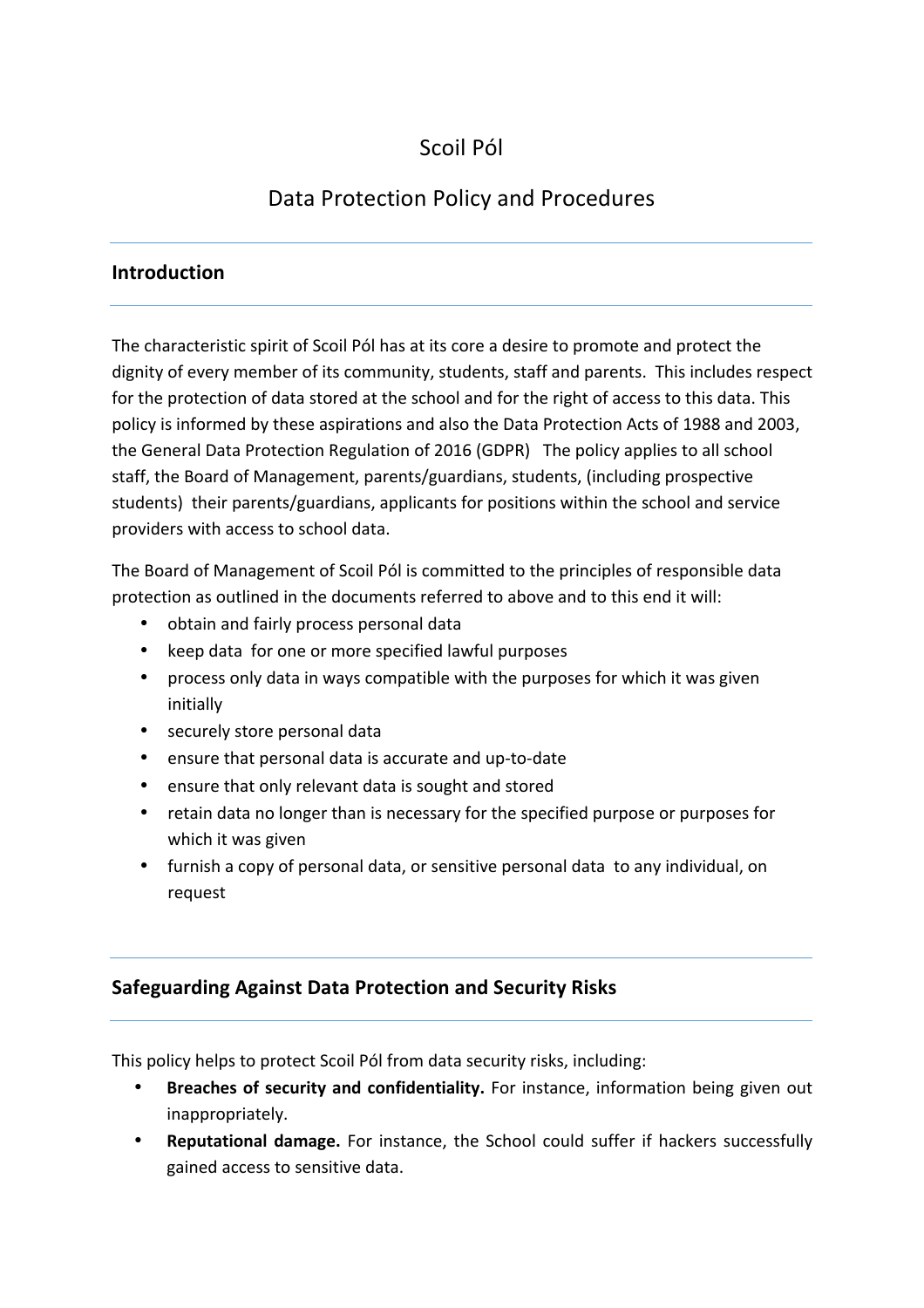- The risk of **large fines** or sanctions being imposed by the authorities.
- The **risks of being sued** for damages by individuals whose data has been mishandled.

# **Definitions as they pertain to this Policy**

For the purpose of this policy the following definitions apply:

*Data* means information in a form that can be processed. It includes both *automated data* (e.g. electronic data) and *manual data*. Automated data means any information on computer, or information recorded with the intention that it be *processed* by computer. *Manual data* means information that is kept/recorded as part of a relevant filing system or with the intention that it form part of a relevant filing system.

**Processing** data refers to any operation or set of operations performed on personal data. Processing includes storing, collecting, retrieving, using, combining, erasing and destroying personal data, and can involve automated or manual operations.

**Relevant filing system** means any set of information that, while not computerised, is structured by reference to individuals or by reference to criteria relating to individuals, so that specific information relating to a particular individual is readily, quickly and easily accessible.

**Personal Data** means data relating to a living individual who is or can be identified either from the data or from the data in conjunction with other information that is in, or is likely to come into, the possession of the Data Controller.

**Sensitive Personal Data** refers to Personal Data regarding a person's

- racial or ethnic origin, political opinions or religious or philosophical beliefs
- political opinions
- religious or philosophical beliefs
- trade union membership
- genetic data
- biometric data
- physical or mental health condition
- sexual orientation

**Data Controller** refers to a person, company or body which determines the purposes and means of processing of personal data. The Data Controller for Scoil Pól is the Board of Management.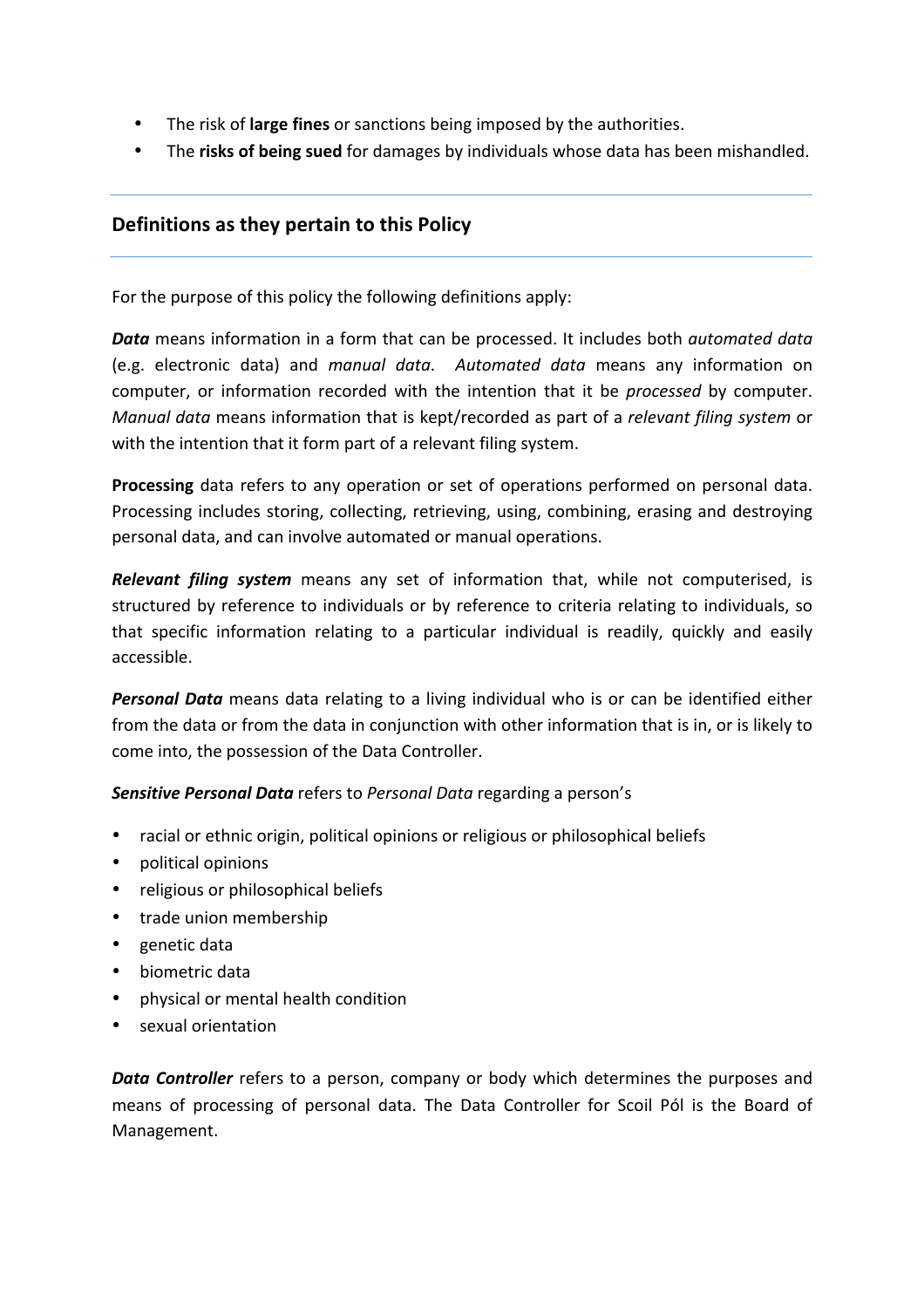# **Wider Legal Obligations**

The provisions of this policy take cognisance of the school's legal obligations and responsibilities in areas directly relevant to data protection, as outlined below:

- Under Section 9(g) of the Education Act, 1998, the parents of a student, or a student who has reached the age of 18 years, must be given access to records kept by the school relating to the progress of the student in their education
- Under Section 20 of the Education (Welfare) Act, 2000, the school must maintain a register of all students attending the School.
- Under section 20(5) of the Education (Welfare) Act, 2000, a principal is obliged to notify certain information relating to the child's attendance in school and other matters relating to the child's educational progress to the principal of another school to which a student is transferring.
- Under Section 21 of the Education (Welfare) Act, 2000, the school must record the attendance or non-attendance of students registered at the school on each school day.
- Under Section 28 of the Education (Welfare) Act, 2000, the School may supply *Personal Data* kept by it to certain prescribed bodies (the Department of Education and Skills, the National Education Welfare Board, the National Council for Special Education, other schools, other centres of education) provided the School is satisfied that it will be used for a relevant purpose.
- Under Section 14 of the Education for Persons with Special Educational Needs Act, 2004, the school is required to furnish to the National Council for Special Education (and its employees, which would include Special Educational Needs Organisers ("SENOs")) such information as the Council may from time to time reasonably request.
- The Freedom of Information Act 1997 provides a qualified right to access to information held by public bodies which does not necessarily have to be "personal data" as with data protection legislation. While schools are not currently subject to freedom of information legislation, if a school has furnished information to a body covered by the Freedom of Information Act (such as the Department of Education and Skills, etc.) these records could be disclosed if a request is made to that body
- Under Section 26(4) of the Health Act, 1947 a School shall cause all reasonable facilities (including facilities for obtaining names and addresses of pupils attending the school) to be given to a health authority who has served a notice on it of medical inspection, e.g. a dental inspection
- Under Children First: National Guidance for the Protection and Welfare of Children (2011) published by the Department of Children & Youth Affairs, schools, their boards of management and their staff have responsibilities to report child abuse or neglect to TUSLA - Child and Family Agency (or in the event of an emergency and the unavailability of TUSLA, to An Garda Síochána).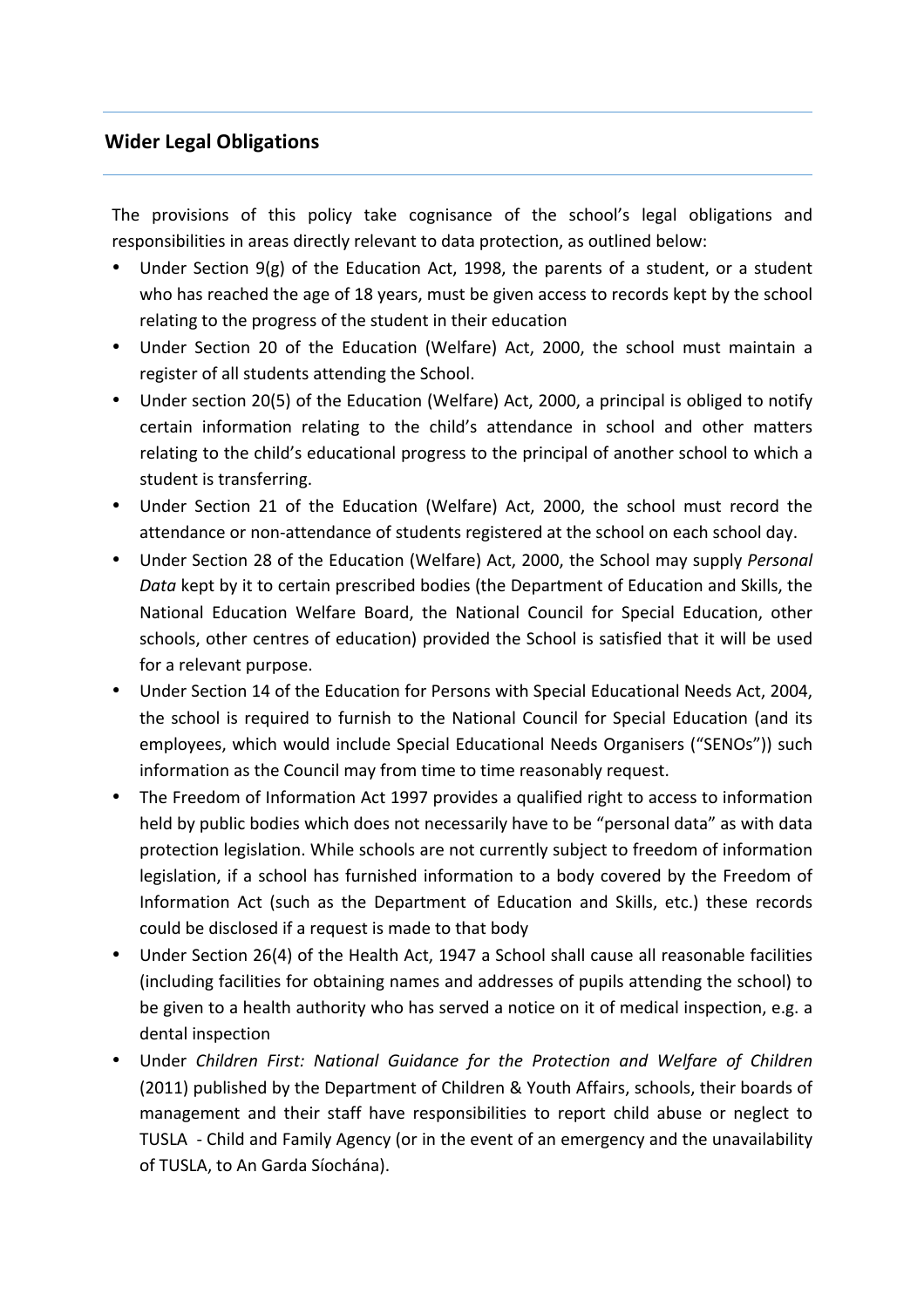# **Processing Personal Data**

At Scoil Pól the personal data records sought and retained by the school may include but are not limited to those listed below:

## **A.** Student Records:

It is the responsibility of parents/guardians to inform the school of any update to their son/daughter's data.

## *Categories of Student Data: These may include:*

- information which may be sought and recorded at enrolment and may be collated and compiled during the course of the student's time in the school. These records may include:
	- $\triangleright$  name, address and contact details, PPS number
	- $\triangleright$  date and place of birth
	- $\triangleright$  names and addresses of parents/guardians and their contact details (including any special arrangements with regard to guardianship, custody or access)
	- $\triangleright$  religious belief
	- $\triangleright$  racial or ethnic origin
	- $\triangleright$  membership of the Traveller community, where relevant
	- $\triangleright$  whether they (or their parents) are medical card holders
	- $\triangleright$  whether English is the student's first language and/or whether the student requires English language support
	- $\triangleright$  any relevant special conditions (e.g. special educational needs, health issues etc.) which may apply
- information on previous academic record (including reports, references, assessments and other records from any previous school(s) attended by the student
- psychological, psychiatric and/or medical assessments
- attendance records
- records of significant achievements
- whether the student is repeating the Leaving Certificate
- whether the student is exempt from studying Irish
- records of disciplinary issues/investigations and/or sanctions imposed
- garda vetting outcome record (where the student is engaged in work experience organised with or through the school/ETB which requires that they be Garda vetted)
- other records e.g. records of any serious injuries/accidents etc.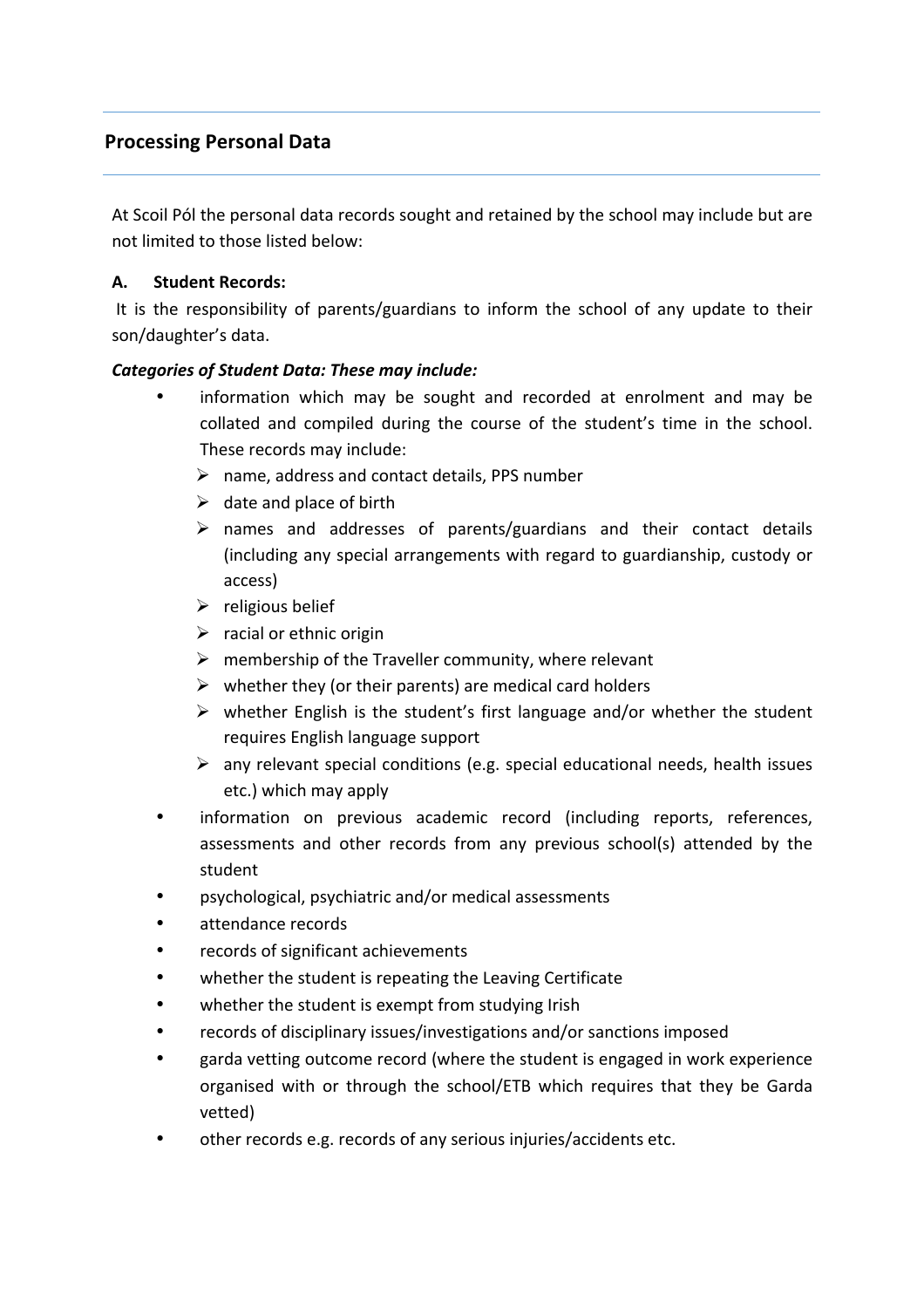- records of any reports the school (or its employees) have made in respect of the student to State departments and/or other agencies under mandatory reporting legislation and/or child safeguarding guidelines (subject to the DES Child Protection Procedures).
- examination results including state examinations

# The rationale for seeking and retaining student records is as follows:

- to enable each student to develop to her full potential
- to comply with legislative or administrative requirements
- to ensure that eligible students can benefit from the relevant additional teaching or financial supports
- to support the provision of religious instruction
- to enable parents/guardians to be contacted in the case of emergency or in the case of school closure, or to inform parents of their son/daughter's educational progress
- to meet the educational, social, physical and emotional requirements of the student
- to celebrate school achievements, compile yearbooks, establish a school website, record school events, and to keep a record of the history of the school.
- to ensure that the student meets the school's admission criteria
- to ensure that students meet the minimum age requirements for their course,
- to ensure that any student seeking an exemption from Gaeilge meets the criteria in order to obtain such an exemption from the authorities
- to furnish documentation/ information about the student to the Department of Education and Skills, the National Council for Special Education, TUSLA, and other Schools etc. in compliance with law and directions issued by government departments
- to furnish, when requested by the student (aged  $13+$ ) documentation/information/ references to third-level educational institutions and/or prospective employers

Student data is kept both in manual form, within a relevant filing system and on computer files. Computer files require a password and employees are required to maintain the confidentiality of any data to which they have access.

# **B.** Staff records:

It is the responsibility of staff to inform the school of any update to their personal data.

# **Categories of Staff Data: These may include:**

- name, address and contact details, PPS number
- original records of application and appointment to promotion posts
- details of approved absences (career breaks, parental leave, study leave etc.)
- details of work record (qualifications, classes taught, subjects etc.)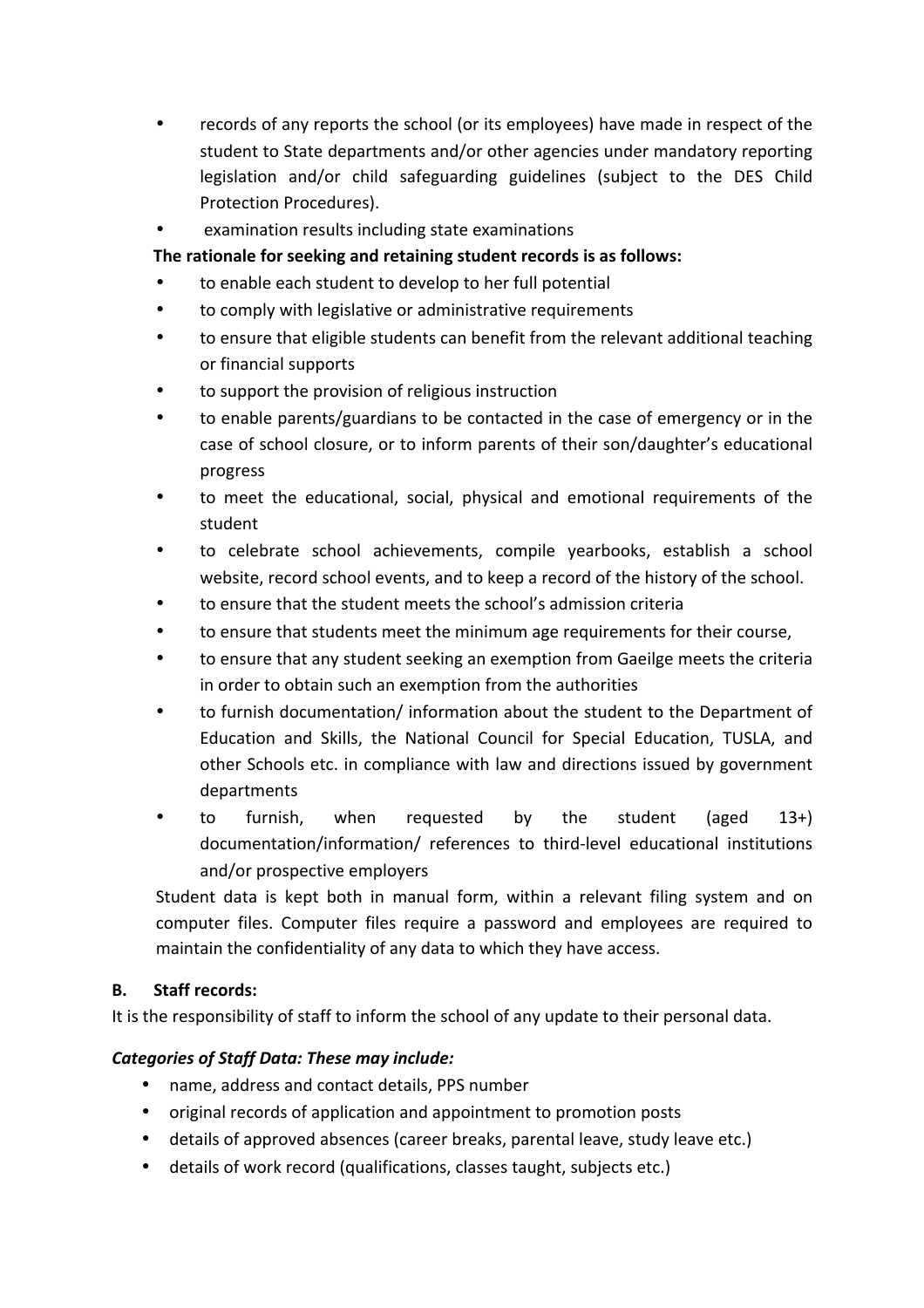- details of any accidents/injuries sustained on school property or in connection with the staff member carrying out their school duties
- records of any reports the school (or its employees) have made in respect of the staff member to State departments and/or other agencies under mandatory reporting legislation and/or child-safeguarding guidelines (subject to the DES Child Protection Procedures).

## The rationale for seeking and retaining a staff member's personal data is as follows:

- to facilitate the management and administration of school business
- to facilitate the payment of staff, and calculate other benefits/ entitlements
- to facilitate pension payments in the future
- to manage human resources
- to record promotions made (documentation relating to promotions applied for) and changes in responsibilities etc.
- to enable the school to comply with its obligations as an employer under the Safety, Health and Welfare at Work Act 2005
- to enable the school to comply with requirements set down by the Department of Education and Skills, the Revenue Commissioners, the National Council for Special Education, TUSLA, the HSE, and any other governmental, statutory and/or regulatory departments and/or agencies
- for compliance with legislation relevant to the school.

Staff data is kept both in manual form, within a relevant filing system and on computer files. Computer files require a password and employees are required to maintain the confidentiality of any data to which they have access.

## **C.** Board of Management records:

## Categories of Board of Management Data: These may include:

- Name, address and contact details of each member of the Board of Management (including former members)
- Records in relation to appointments to the Board
- Minutes of Board of Management meetings and correspondence to the Board that may include references to particular individuals.

## The rationale for seeking and retaining Board of Management data is as follows:

- To enable the Board of Management to operate in accordance with the Education Act 1998 and other applicable legislation and to maintain a record of Board appointments and decisions.
- Board of Management data is kept both in manual form, within a relevant filing system and on computer files. Computer files require a password and employees are required to maintain the confidentiality of any data to which they have access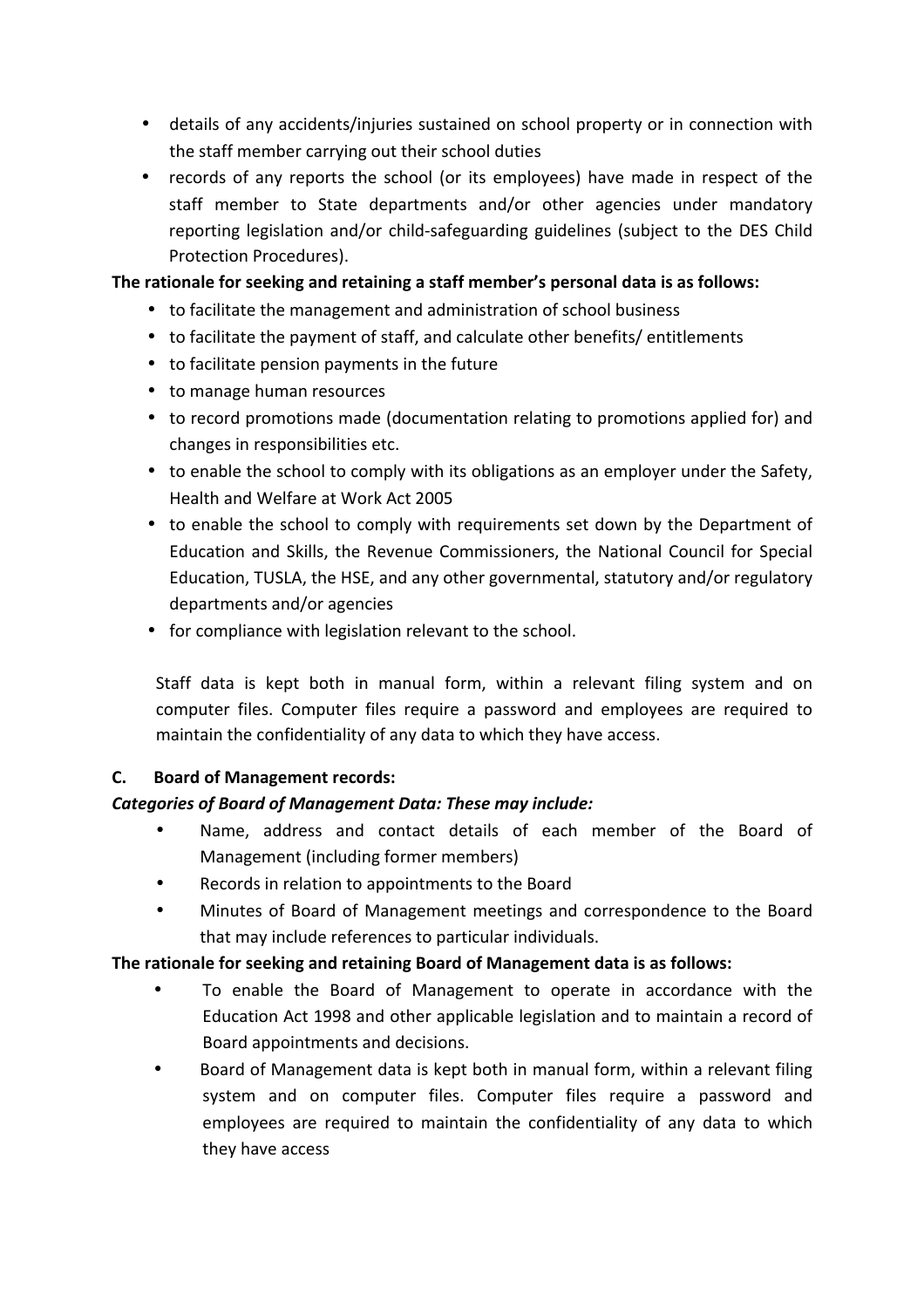## **D Creditors/Debtors**

## Categories of Creditors/Debtors Data: These may include

- name
- address
- contact details
- PPS number
- tax details
- bank details
- amount paid
- amount owed

## The rationale for seeking and retaining a creditor's/debtor's personal data is as follows:

• This information is required for routine management and administration of the school's financial affairs, including the payment of invoices, the compiling of annual financial accounts and complying with audits and investigations by the Revenue Commissioners.

## **E October Returns**

At the beginning of each academic year (and for 1st year or transferring students, on enrolment) parents/guardians and students are asked to provide the school with certain information so that the School can make returns to the Department of Education and Skills ("DES") referred to as "October Returns". These October Returns will include sensitive personal data regarding personal circumstances which are provided by parents/guardians and students on the basis of explicit and informed consent. The October Return contains individualised data (such as an individual student's PPS number) which acts as an identifier for the DES to validate the data that belongs to a recognised student. The DES also transfers some of this data to other government departments and other State bodies to comply with legislation, such as transfers to the Department of Social Protection pursuant to the Social Welfare Acts, transfers to the State Examinations Commission, transfers to the Educational Research Centre, and transfers to the Central Statistics Office pursuant to the Statistics Acts. The data will also be used by the DES for statistical, policy-making and research purposes. However the DES advises that it does not use individual data, but rather aggregated data is grouped together for these purposes. The DES has a data protection policy which can be viewed on its website (www.education.ie). The DES has also published a "Fair Processing Notice" to explain how the personal data of students and contained in October Returns is processed. This can also be found on www.education.ie (search for Circular Letter 0047/2010 in the "Circulars" section).

# The rationale for seeking and retaining personal data pertinent to October returns is as **follows:**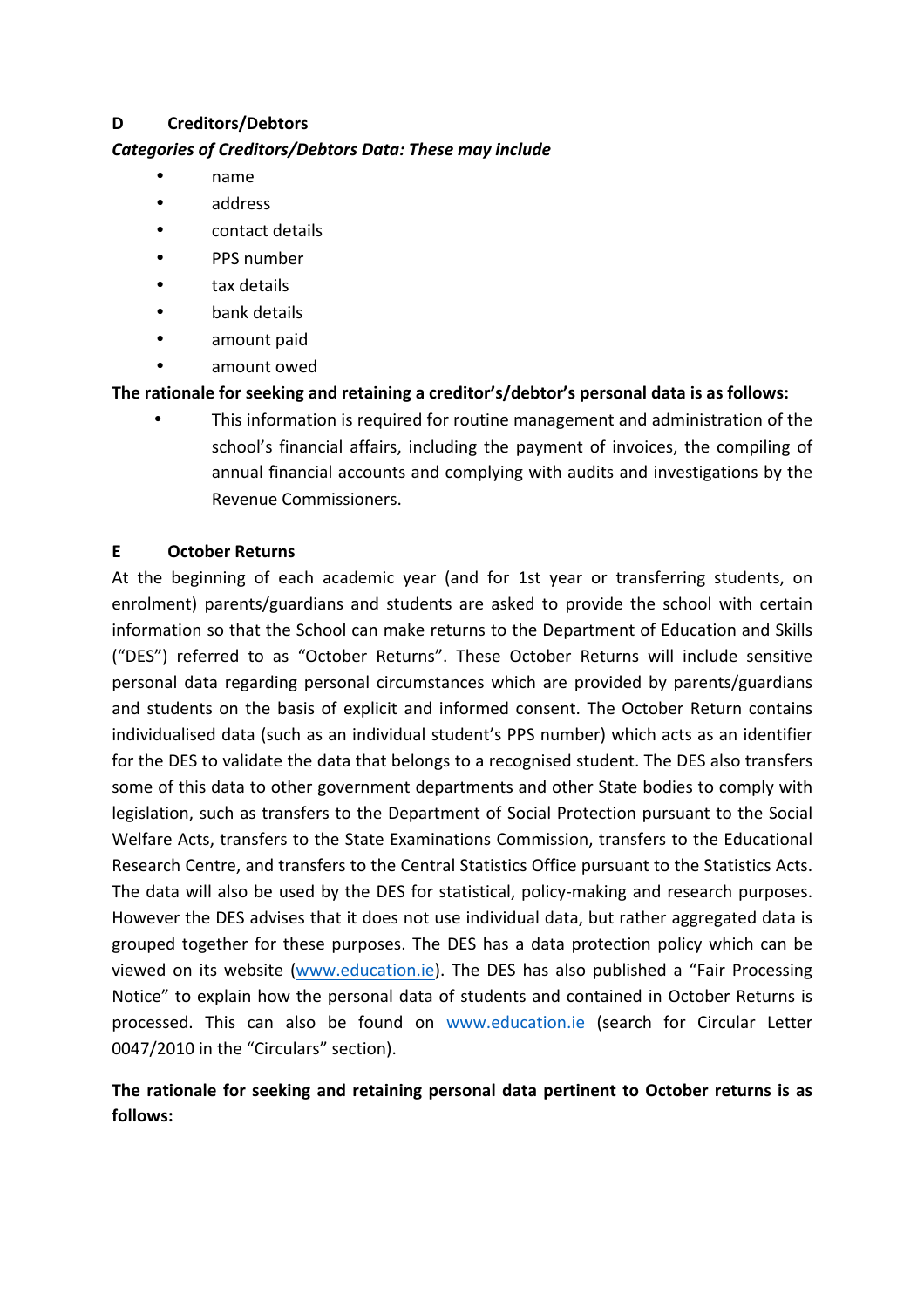- October Returns are made in order to comply with DES requirements to determine staffing and resource allocations and to facilitate the orderly running of the school.
- Personal data pertaining to October Returns is kept on computer files. Computer files are password protected and employees are required to maintain the confidentiality of any data to which they have access.

## **Responsibilities and Compliance**

Everyone who works for or with Scoil Pól has responsibility for ensuring data is collected, stored, and handled appropriately. Each person who handles personal data must ensure that it is handled and processed in line with this policy and data protection principles. Specific responsibilities are outlined in more detail below.

## **The Principal as Data Protection Officer (DPO) will**

- ensure that the basic principles of data protection are explained to staff and parents/guardians. This will be done during staff induction, staff meetings and via the staff handbook.
- ensure that there are regular updates to data protection awareness, so that data protection is a "living" process aligned to the school's ethos
- periodically check data held regarding accuracy

#### **The Board of Management as Data Controller will:**

- inform the person or persons involved, that a breach of confidentiality has occurred and that their personal data may have been compromised.
- investigate where a breach of security has occurred and invoke appropriate action
- review and update the Data Protection Policy if required.
- ensure that only relevant data is processed
- check to see if clerical and computer procedures are adequate to ensure accuracy.
- reassure parents/guardians that the Data Protection Policy has been reviewed
- in tandem with the DPO, advise and inform employees of the need to work within the demands of the school's Data Protection policy.

#### **Scoil Pól Staff as Data Processors will:**

- be required to sign off to confirm they have read and understand the Data Protection Policy and Procedures.
- check that any information that they provide in connection with their employment is accurate and up to date.
- notify the school of any changes to information they have provided, for example change of address.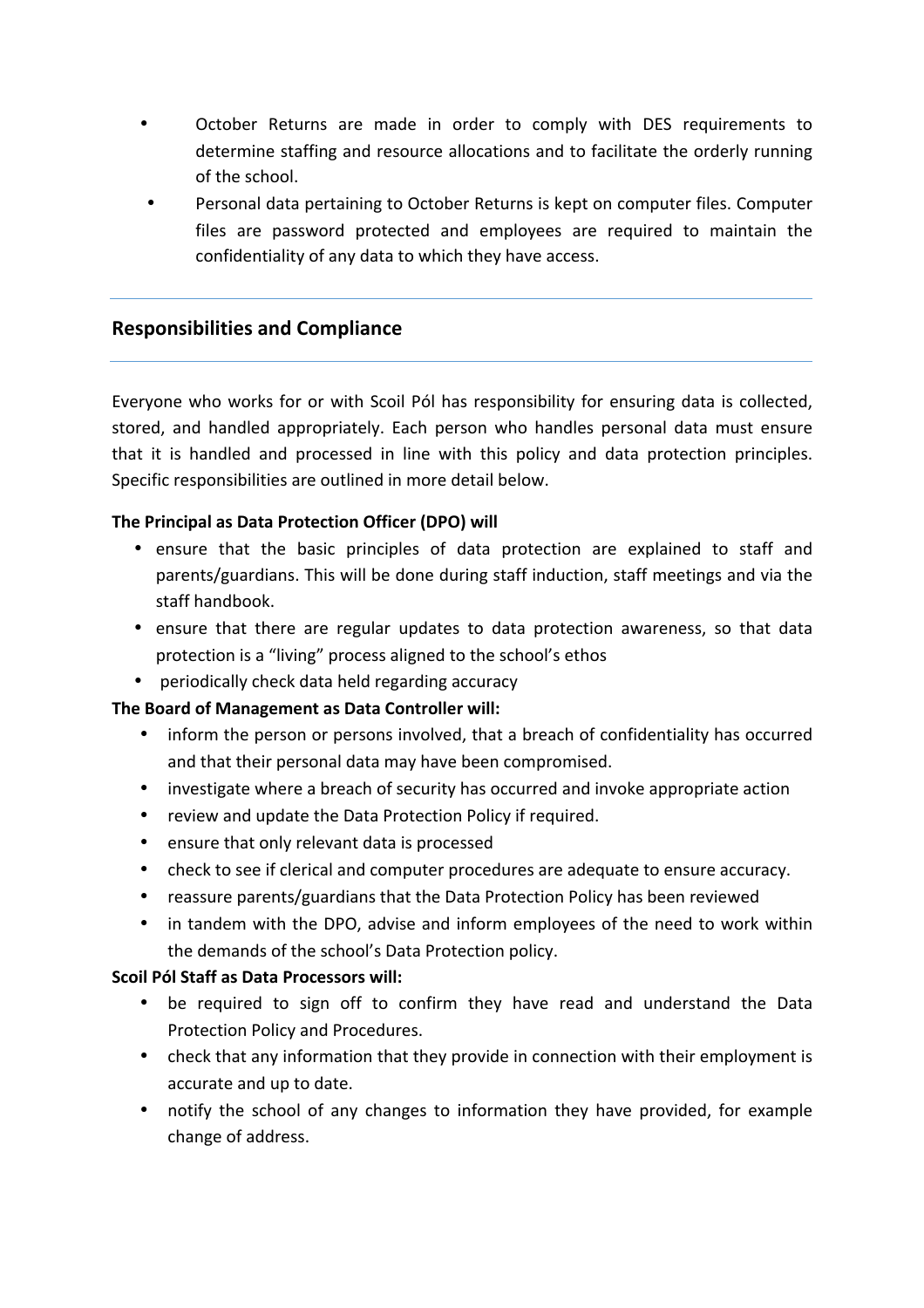• ensure that personal information relating to students or their families is not disclosed either verbally or in writing, accidentally or otherwise, to any unauthorised third party.

## **Sanctions and Disciplinary Action**

Given the serious consequences that may arise, Scoil Pól may invoke appropriate disciplinary procedures for failure to adhere to the school's policy on Data Protection

In the case of contractors or external service providers, serious breaches of the policies and procedures can and will be deemed grounds for termination of contractual agreements.

## **Compliance Monitoring and Review**

Scoil Pól will undertake regular reviews of internal procedures and changes in the legislation to ensure ongoing compliance with General Data Protection Regulation. This will include an annual review.

## **Data Security**

#### **Overview**

- Access to data will be restricted to authorised staff on a "need-to-know" basis and where it is needed to fulfill their duties and responsibilities.
- Data will not be shared informally.
- Scoil Pól will provide training to all staff to help them understand their responsibilities when processing data.
- Staff will keep all data secure by taking sensible precautions and following the guidelines below.
- Strong passwords will be used, and never shared.
- Personal data will not be disclosed to unauthorised people, either within Scoil Pól or externally.
- Data will be regularly reviewed and if found to be out of date, will be deleted or disposed of according to the guidelines below.
- Staff will request help from the DPO or Data Controller if they are unsure about any aspect of data protection.

#### **Data Storage**

The security of personal information relating to students and staff is a very important consideration under the Data Protection Acts and is taken very seriously at Scoil Pól. Appropriate security measures will be taken by the school to protect unauthorised access to this data and to the data it is collecting and storing on behalf of the Department of Education and Skills (DES).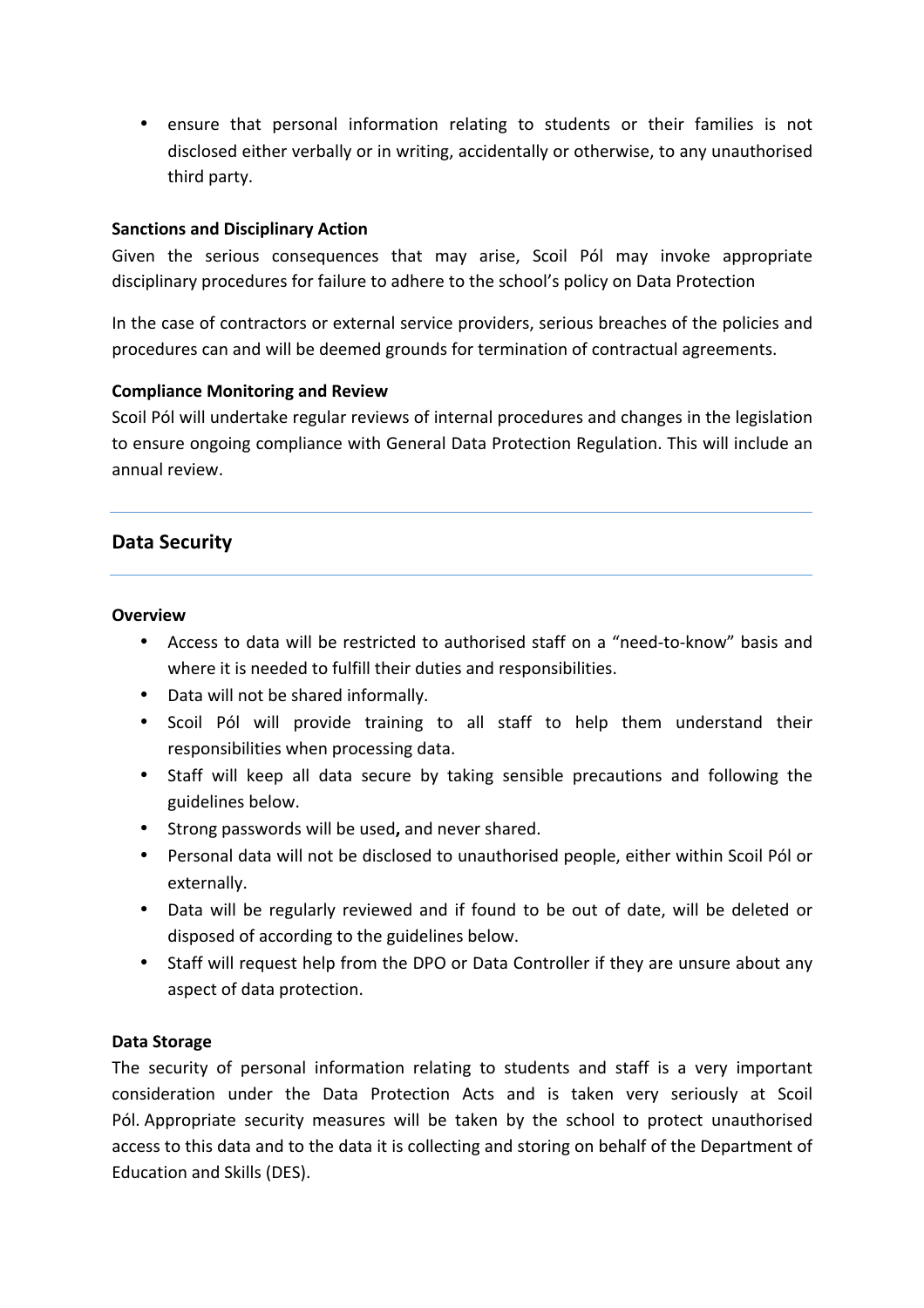A minimum standard of security will include the following measures:

- Access to the information will be restricted to authorised staff on a "need-to-know" basis.
- Manual files will be stored in a relevant filing system, located away from public areas.
- Computerised data will be held under password protected files.
- Any information which needs to be disposed of will be done so carefully and thoroughly.
- The premises at Scoil Pól are protected by ETL SECURITY.

**When data is stored on paper,** it will be kept in a secure place where unauthorised people cannot see it. This also applies to data that is usually stored electronically but has been printed out for a valid reason:

- When not required, the paper or files will be kept in a relevant filing system
- All personnel will ensure that personal data, paper and printouts are not left where unauthorised people could see them.
- Data will be shredded and disposed of securely when no longer required.

**When data is stored electronically**, it will be protected from unauthorised access, accidental deletion and malicious hacking attempts:

- Data will be protected by strong passwords that are changed regularly and never shared between employees.
- If data is stored on removable media (e.g. a USB key), these will be kept locked away (and ideally encrypted) when not being used.
- Data will be stored on designated drives and servers and will only be uploaded to approved cloud computing services.
- Servers containing personal data will be sited in a secure location.
- Data will be backed up frequently.
- All servers and computers containing data will be protected by an approved security software and a firewall.

## **Data Use**

Personal data is at often at the greatest risk of loss, corruption, or theft when it is being used or accessed:

To mitigate this risk :-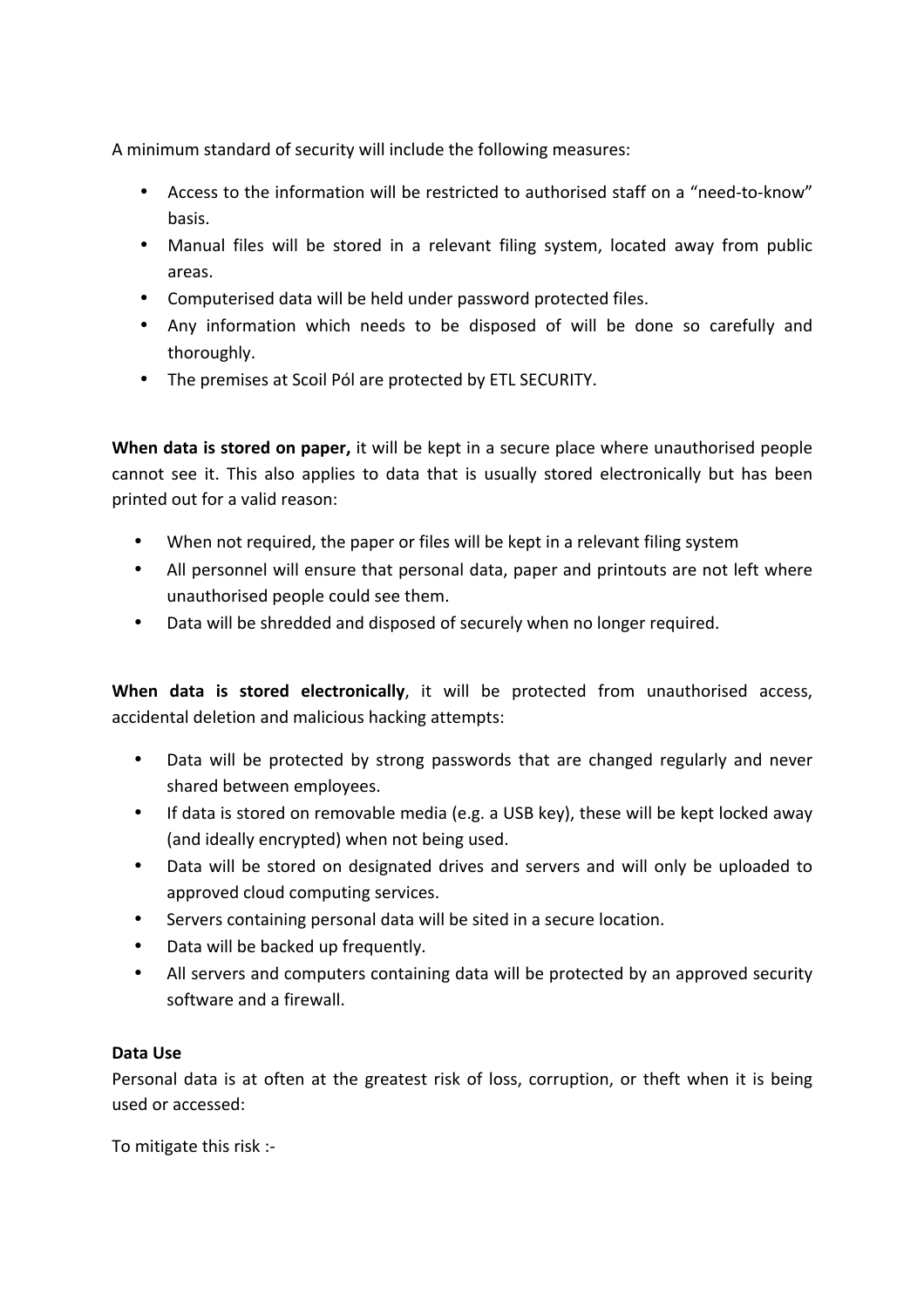- when working with personal data, all personnel will ensure that the screens of their computers/tablets/apps are always locked when left unattended.
- personal data shared by email will be downloaded, stored securely, and then deleted.
- data will be encrypted before being transferred electronically where appropriate.
- staff will not save copies of personal data to their own computers.

## **Data Accuracy**

Scoil Pól is cognisant of its duty to take reasonable steps to ensure that data is kept accurate and up-to-date.

- Data will be held in as few places as necessary.
- Every opportunity will be taken to ensure that data is updated (for example, by updating a student's contact information).
- Scoil Pól will make it as easy as possible for data subjects to update the information held about them, over the phone, or by email.
- Data will be updated as and when inaccuracies are discovered (for example), if a data subject can no longer be reached on their stored telephone number, it will be removed from the database.

## **Data Disclosure to Third Parties**

As the Data Controller, the Board of Management is responsible for any personal data passed to third parties and care will be given to procedures and security.

The only data disclosed to third parties in the normal course of events is as described in Scoil Pól's Privacy Notices and Register of Personal Data Records.

The following list includes examples of such organisations but is not exhaustive:

- An Garda Síochána
- Túsla
- **Department of Education and Skills**
- Insurance Company
- Health and Safety Authority
- Workplace Relations Commission
- Revenue Commissioners

#### *Note: Data Collected Through Garda Vetting*

*Scoil* Pól understands that sensitive information may be identified through Garda Vetting. In the event that an employee's Garda vetting raises concerns, the information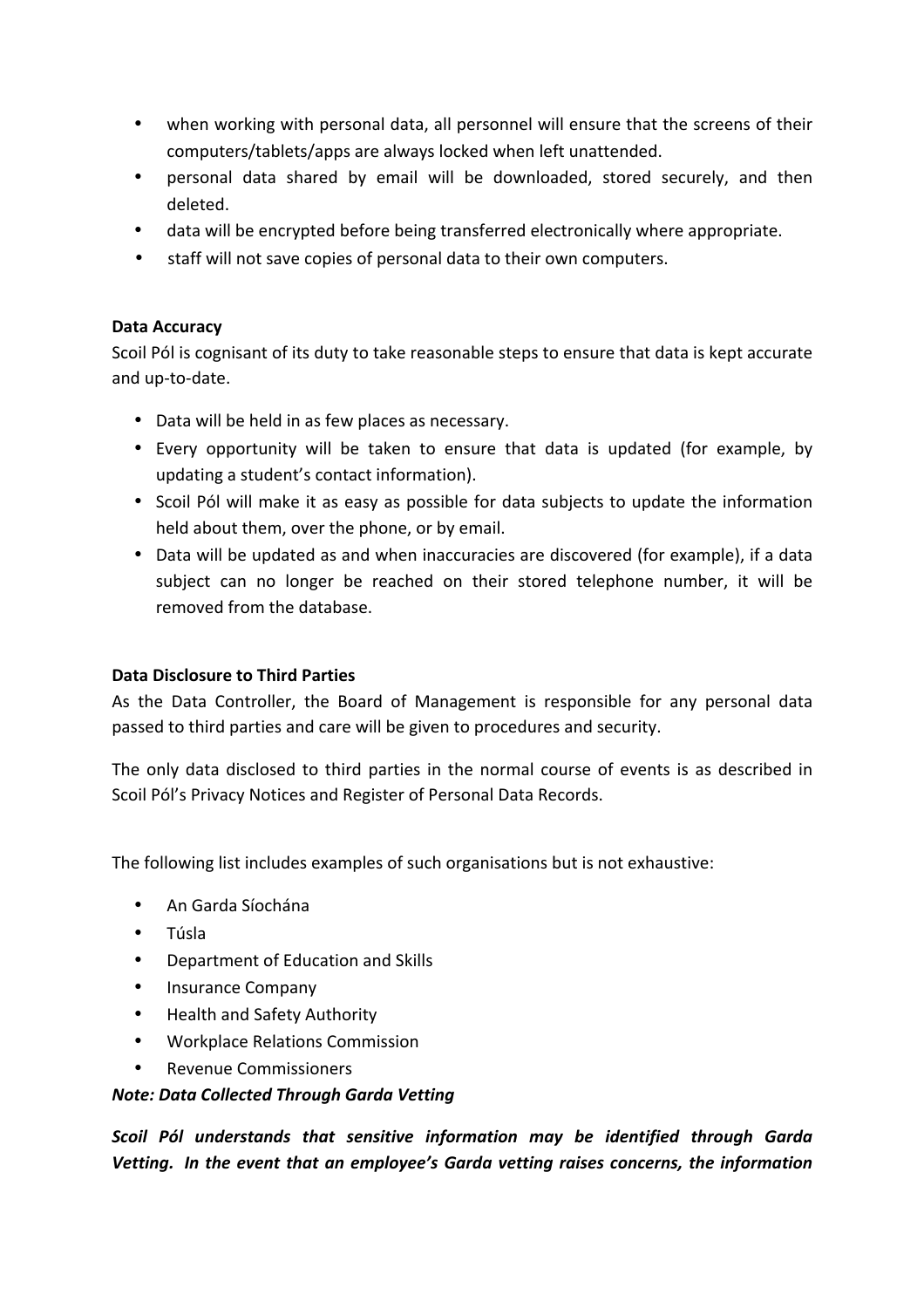*will* be dealt with on a confidential basis. All information pertaining to such a situation will be stored in the same way as other data. The Board of Management will not pass on a *copy* of a Garda Vetting Form to any other party.

## **Data Erasure and Disposal**

When documentation or computer files containing personal data are no longer required, the information will be disposed of carefully to continue to ensure the confidentiality of the data.

Paper-based files and information no longer required, will be safely disposed of in shredding receptacles. Usually the data will be shredded on site by school personnel – but occasionally a third party data destruction specialist will be employed and vetted staff will collect documents which will be shredded on site by the specialists.

In the case of personal information held electronically, temporary files containing personal information will be reviewed regularly and deleted when no longer required.

When personal data reaches the point where the retention period has expired, the information will also be securely deleted and removed. In the event that IT equipment containing personal data is no longer required, all data stored on the devices will be removed prior to disposal.

# **Subject Access Request (SAR) Handling Procedure**

The Data Protection Acts, 1988 and 2003, the Data Protection Bill of 2018 and the 2016 GDPR provide for a right of access by an individual data subject to personal information held by Scoil Pól. A person seeking information, the Data Subject, is required to familiarise himself/herself with this policy. This may apply to a staff member or student seeking information on his or her own behalf or maybe a parent/guardian seeking information on behalf of his or her own son/daughter. No information will be supplied that relates to another individual. Although from time to time an individual may request by telephone details of some elements of their personal data, formal SARs must be submitted in writing, either electronically or by post.

#### **Students making access requests**

The Board of Management of Scoil Pól, in compliance with the GDPR recognises that children merit specific protection with regard to their personal data, as they may be less aware of the risks, consequences and safeguards concerned, and also their rights in relation to the processing of personal data. It aims to balance the complementary rights of the child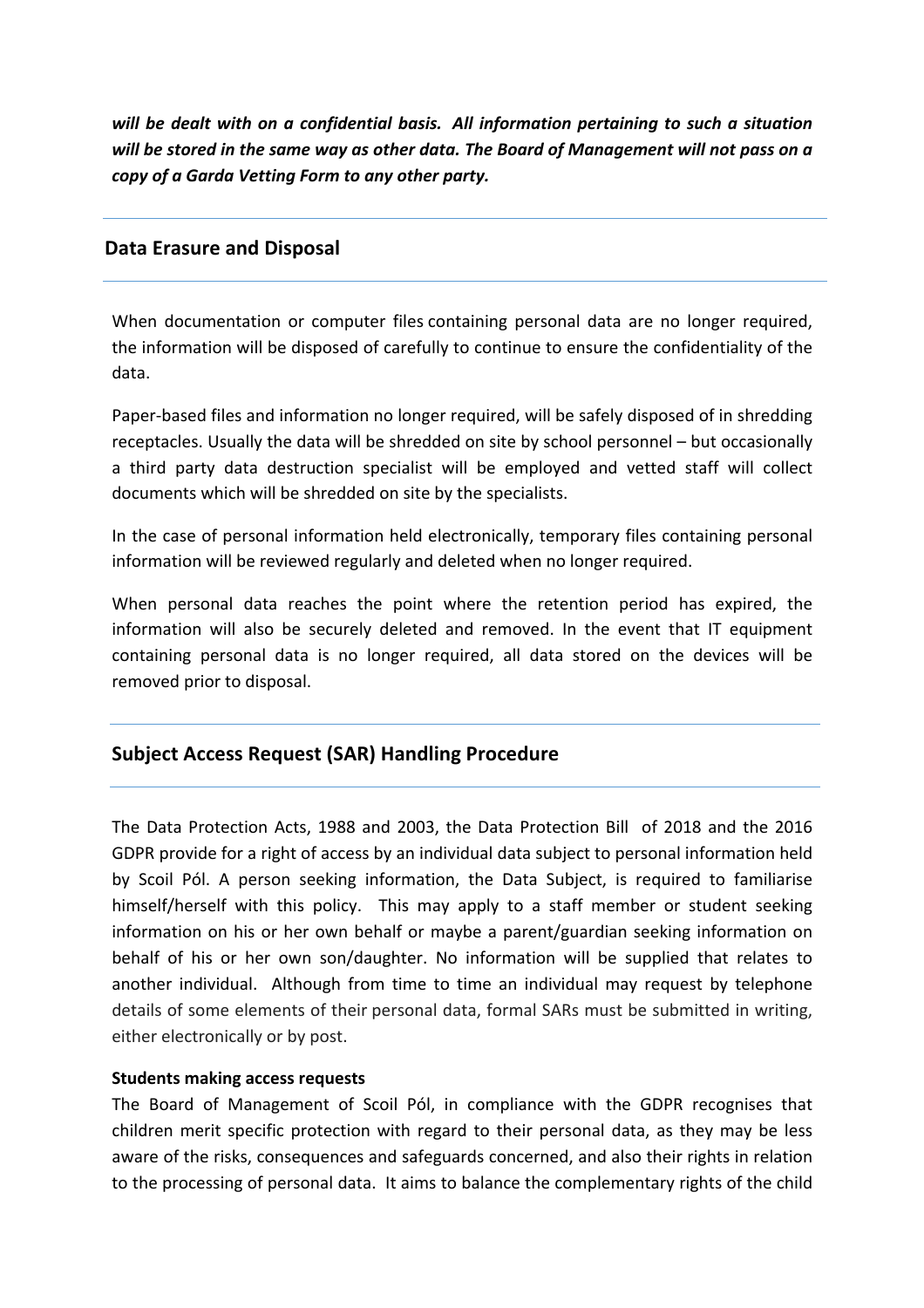outlined in Articles 16(i) and 5 of the UN Convention of the Rights of the Child, these being that "no child shall be subjected to arbitrary or unlawful interference with his and her privacy, family, home or correspondence, nor to unlawful attacks on his or her honour" and "rights and duties of parents to provide.......... in a manner consistent with the evolving capacities of the child, appropriate direction and guidance in the exercise by the child of the rights recognised in the present Convention".

- A student aged eighteen years or older (and not suffering under any medical disability or medical condition which may impair his or her capacity to give consent) may give consent themselves.
- If a student aged **eighteen years or older** has some disability or medical condition which may impair his or her ability to understand the information, then parental/guardian consent will be sought by the school before releasing the data to the student.
- While a student aged from **thirteen up to and including seventeen** can be given access to their personal data, depending on the age of the student and the nature of the record, i.e. it is suggested that:
	- If the information is ordinary, routine or non-controversial (e.g. a record of a test result) the student could readily be given access
	- If the information is of a sensitive nature, parental/guardian consent will be sought before releasing the data to the student
	- If the information would be likely to be harmful to the individual concerned, parental/guardian consent will be sought before releasing the data to the student.
- Each student request for Access to Personal Data will be assessed individually.

# Parents making access requests on behalf of their son/daughter

Where a parent/guardian makes an access request on behalf of his/her son/daughter (a student aged under 18 years), the right of access is a right of the data subject (i.e. it is the student's right). In such a case, the access materials will be sent to the son/daughter, not to the parent who requested them. This means that the access request documentation will be sent to the address at which the student is registered on the school's records and will be addressed to the son/daughter subject to the provisions above.

## **Others making an access request**

The purpose of a SAR is to make individuals aware of and allow them to verify the lawfulness of the processing of their personal data. Under the GDPR and the current Data Protection Acts (DPA), individuals have the right to obtain confirmation as to whether personal data is being processed. If personal information is being processed, they are entitled to access the following information: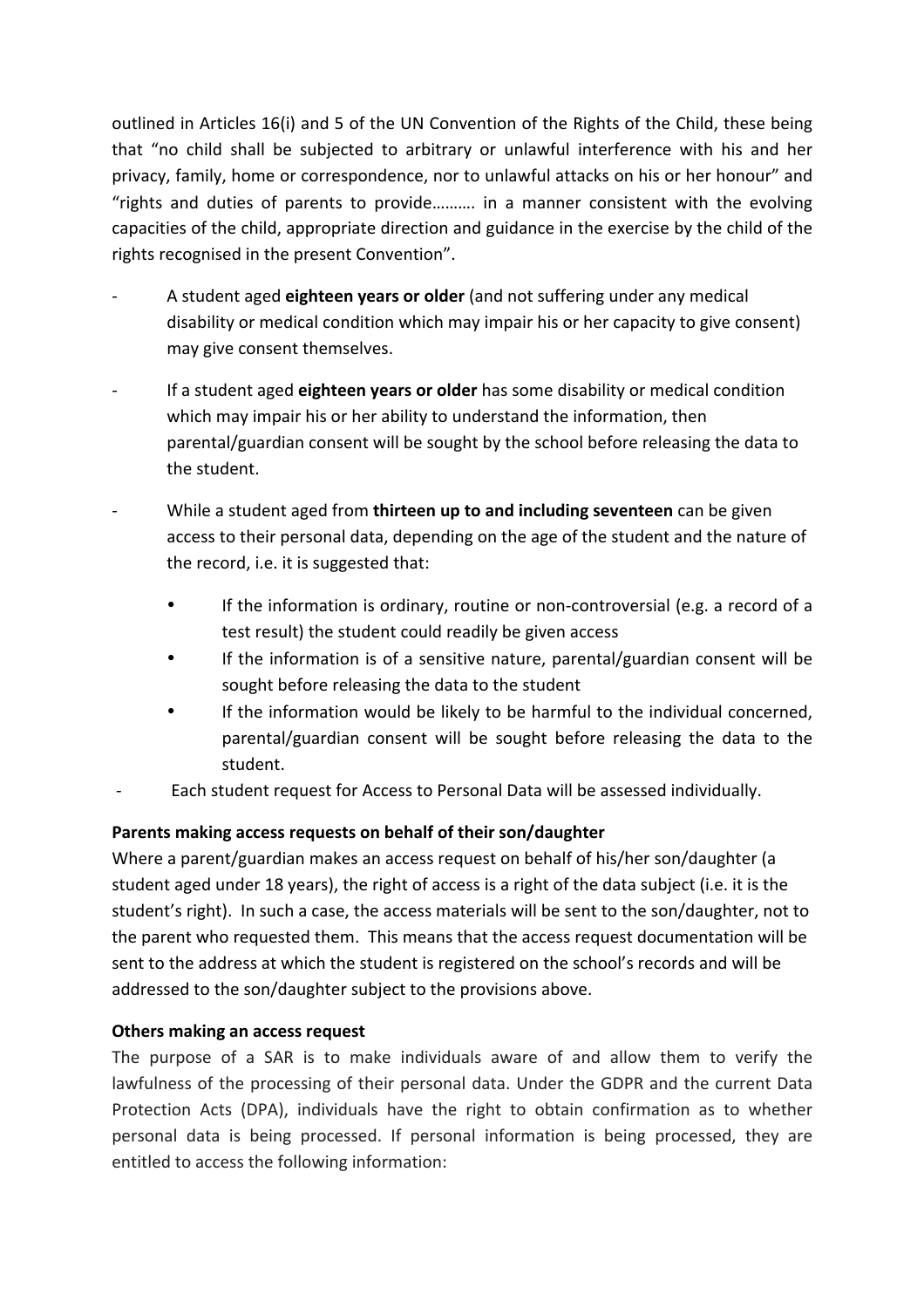- the reasons why their data is being processed,
- the description of the personal data concerning them,
- anyone who has received or will receive their personal data, and
- details of the origin of their data if it was not collected from them

To ensure SARs are responded to in a timely and effective manner, responsibility for identification and management of all requests will be assigned to a Designated Person. At Scoil Pól the Designated Person is the Principal and in his/her prolonged absence, the Deputy Principal.

# **Steps in Making a Subject Access Request (SAR)**

- 1. The Data Subject applies in writing requesting access to his/her data. The school reserves the right to request official proof of identity (e.g. photographic identification such as a passport or driver's licence) where there is any doubt on the issue of identification
- 2. On receipt of the Data Access Request, the Principal will check the validity of the access request and check that sufficient information to locate the data requested has been supplied. It may be necessary for the Principal to contact the data subject in the event that further details are required with a view to processing the access request.
- 3. The Principal will log the date of receipt of the valid request and keep a note of all steps taken to locate and collate the requested data.
- 4. The Principal will ensure that all relevant manual files and computers are checked for the data in respect of which the access request is made.
- 5. The Principal will ensure that the information is supplied promptly and within one month of first receiving the request.
- 6. If data relating to a Third Party is involved, it will not be disclosed without the consent of that Third party or alternatively the data will be anonymised in order to conceal the identity of the third party. Where it is not possible to anonymise or conceal the identity of the third party the data to ensure that the Third Party is not identified, then that item of data may not be released.
- 7. Where a school may be unsure as to what information to disclose, the school reserves the right to seek legal advice.
- 8. The Principal will ensure that the information is provided in an intelligible form (e.g. codes explained) where possible.
- 9. The documents supplied will be numbered where appropriate.
- 10. The Principal will sign off on the data supplied.
- 11. The school reserves the right to supply personal information to an individual in an electronic format e.g. on USB etc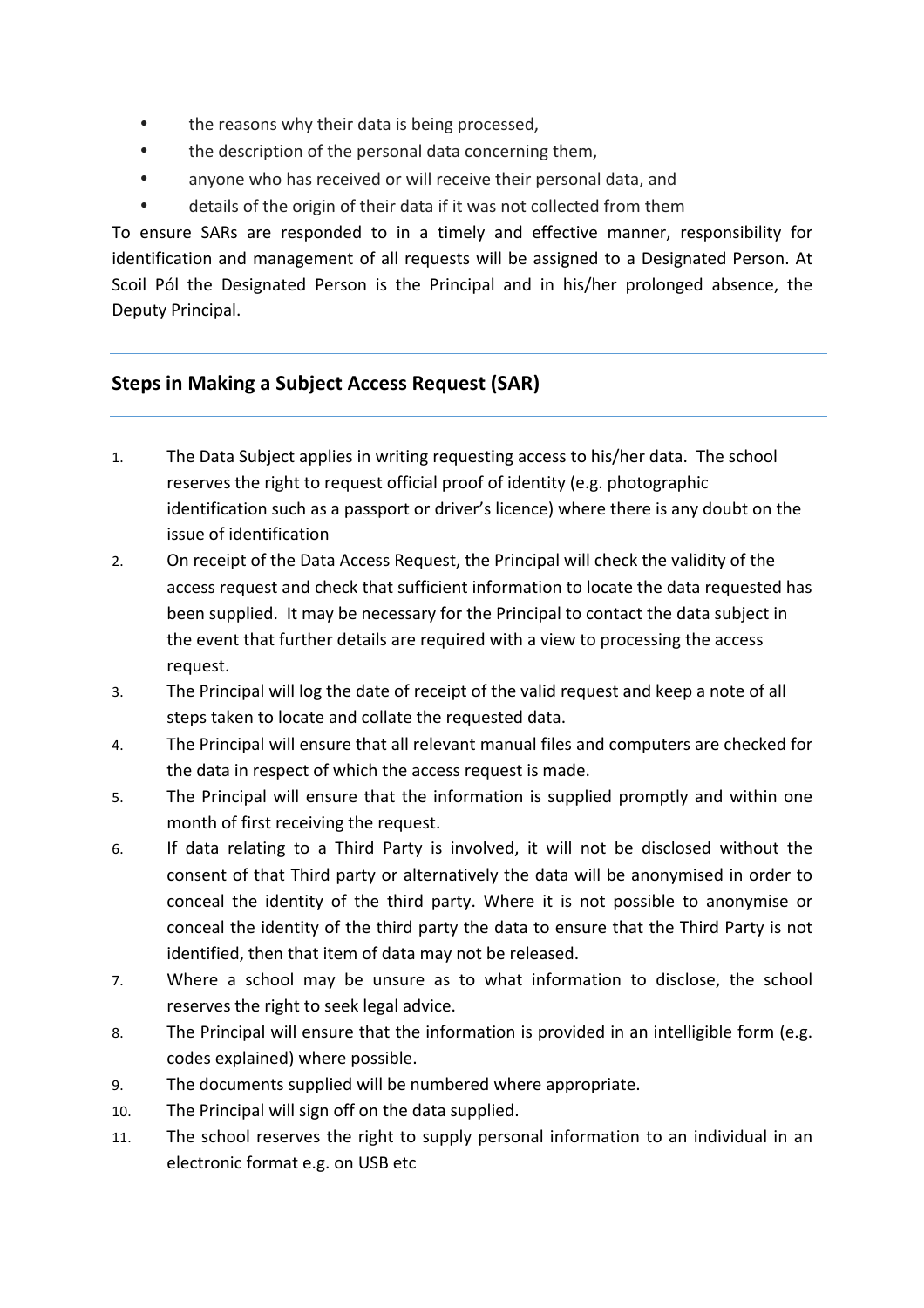12. Where a subsequent or similar access request is made after the first request has been complied with, the school has discretion as to what constitutes a reasonable interval between access requests and this will be assessed on a case-by case basis.

# Appealing a Decision in Relation to a Data Access Request

The Board of Management of Scoil Pól is respectful of the right of the Data Subject to appeal a decision made in relation to a request for data from this school. To appeal a decision, the Data Subject is advised to write to or email the Data Protection Commissioner explaining the case:-

Canal House, Station Road, Portarlington, Co. Laois

(info@dataprotection.ie)

The correspondence should include

- the name of this school
- the steps taken to have concerns dealt with
- details of all emails, phone calls, letters between the Data Subject and this school.

## **Data Breaches**

**Definition:** A data breach is an incident in which personal data has been lost, accessed, and/or disclosed in an unauthorised fashion.

This would include, for instance, loss or theft of a laptop containing staff or student details, an email with personal information being sent to the wrong recipient, as well as more organised incidents of external hacking.

All school personnel have a responsibility to take immediate action if there is a data breach.

- If a staff member suspects at any time and for any reason that a breach may have occurred, then there is a need to report it to the DPO/Data Controller as an urgent priority
- Once notification of an actual or suspected breach has been received, the DPO/Data Controller will put the Data Breach Procedure into operation with immediate effect.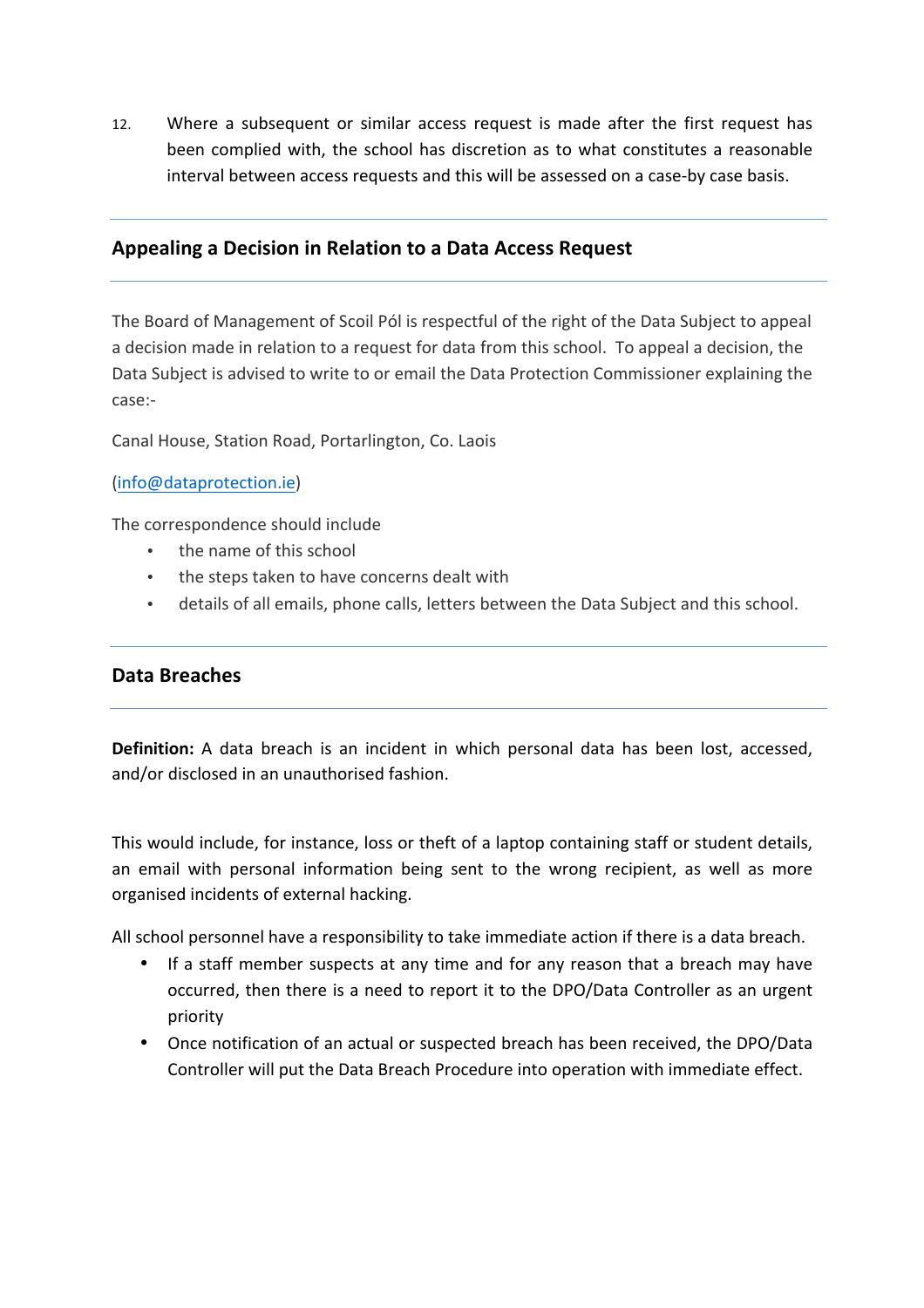# **Data Breach Handling Procedure**

The purpose of the Data Breach Procedure here below, is to ensure that all necessary steps are taken to:

- (i) contain the breach and prevent further loss of data
- (ii) ensure data subjects affected are advised (where necessary)
- (iii) comply with the law on reporting the incident to the Data Protection Commissioner if necessary
- (iv) learn from the incident identify what measures can and should be put into place to prevent similar occurrences in the future

## **Data Breach Response Plan**

- A Breach Incident Leader will be nominated. This will typically be the DPO.
- Stakeholders will be identified
- A breach response handling team will be formed comprising the school's Senior Management Team / the IT Coordinator / external IT supplier etc.
- The five-step process below will be initiated, with an evaluation after each stage

The information communicated to data subjects will include information on the nature of the personal data breach and a contact point where more information can be obtained. It will recommend measures to mitigate the possible adverse effects of the personal data breach.

The maximum timeframe for notification to the Office of the Data Protection Commissioner has been set at 72 hours from the time the incident is first discovered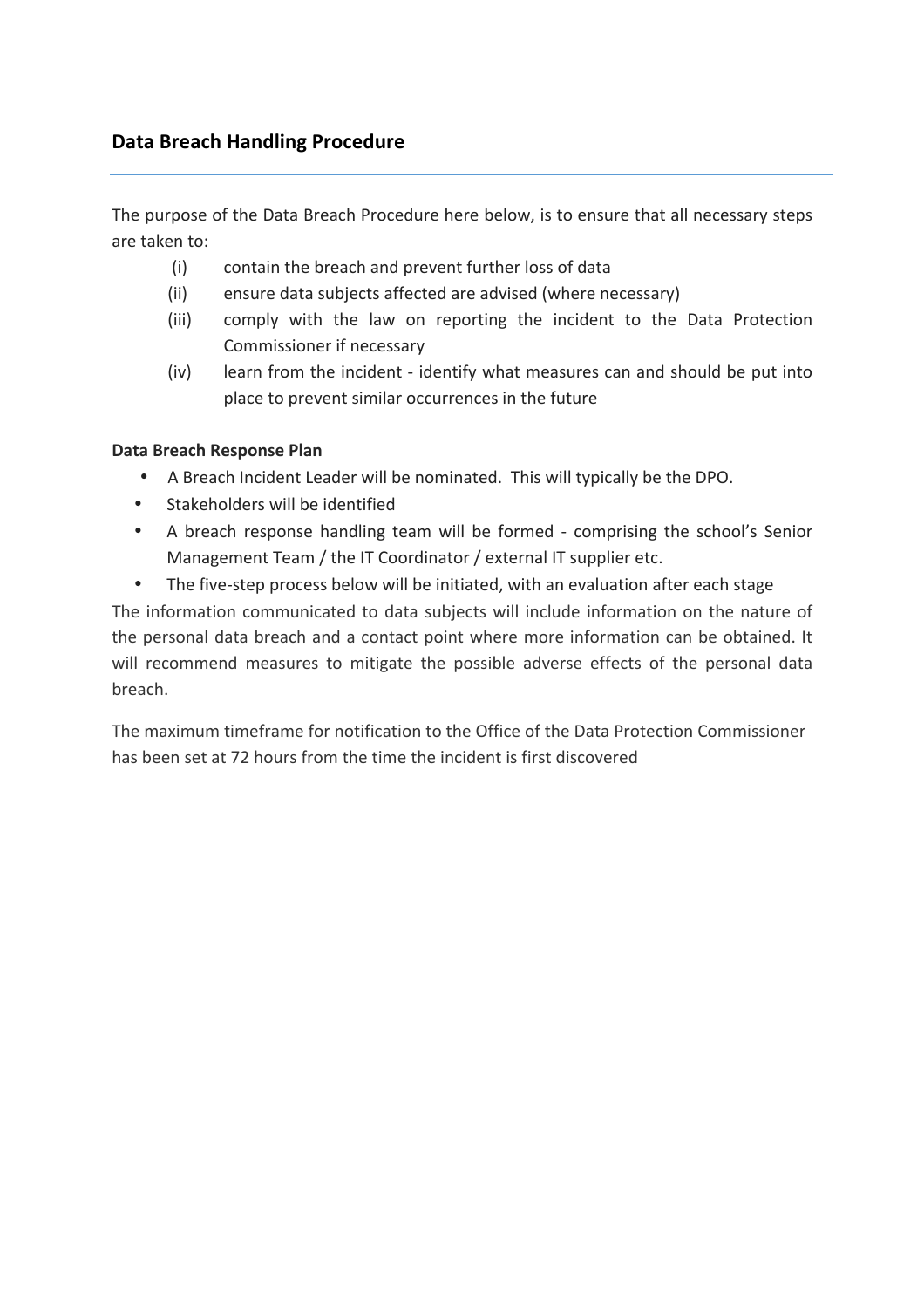# Data Breach – Five Step Process

#### 1. **Identification and Initial Assessment of the Incident.**

- Identify and confirm volumes and types of data affected
- Establish what personal data is involved in the breach
- Identify the cause of the breach
- Estimate the number of data subjects affected
- Establish how the breach can be contained

#### 2. **Containment and Recovery**

- Establish who within the school needs to be made aware of the breach
- Establish whether there is anything that can be done to recover the losses and limit the damage the breach could cause
- Partial or complete systems lockdown
- Establish if it is appropriate to notify affected individuals immediately (for example where there is a high level of risk of serious harm to any individual)

#### 3. **Risk Assessment:**

A detailed analysis of volumes and types of data involved will be undertaken and a risk assessment carried out to establish

- risks for Data Subjects
- risks for Scoil Pól

#### 4. **Notification**

On the basis of the evaluation of risks and consequences, the Breach Response Team will decide whether it is necessary to signal the breach outside of the school. For example

- the Gardaí
- the Data Subjects affected by the breach
- the Data Protection Commissioner
- the school's insurers

In accordance with the Data Protection Commissioner's Code of Practice **all** incidents in which **Personal Data** has been put at risk will be reported to the Office of the DPC within 72 hours of Scoil Pól first becoming aware of the breach.

If, following the assessment described above, it is established that the data breach has been fully and immediately notified to the Data Subjects affected **and** it affects no more than 100 Data Subjects **and** it does not include sensitive personal data or personal data of a financial nature**,** it may not require to be notified to the ODPC. This will be assessed on an individual basis according to the school's policy on Data Breach above, and where there is any doubt, legal advice will be sought.

#### **5 Evaluation and Response**

Following any serious Breach of Data incident, a thorough review will be undertaken by the response team and a report will be made to the Data Controller. This will identify the strengths and weakness of the process and will indicate what areas may need to improve.